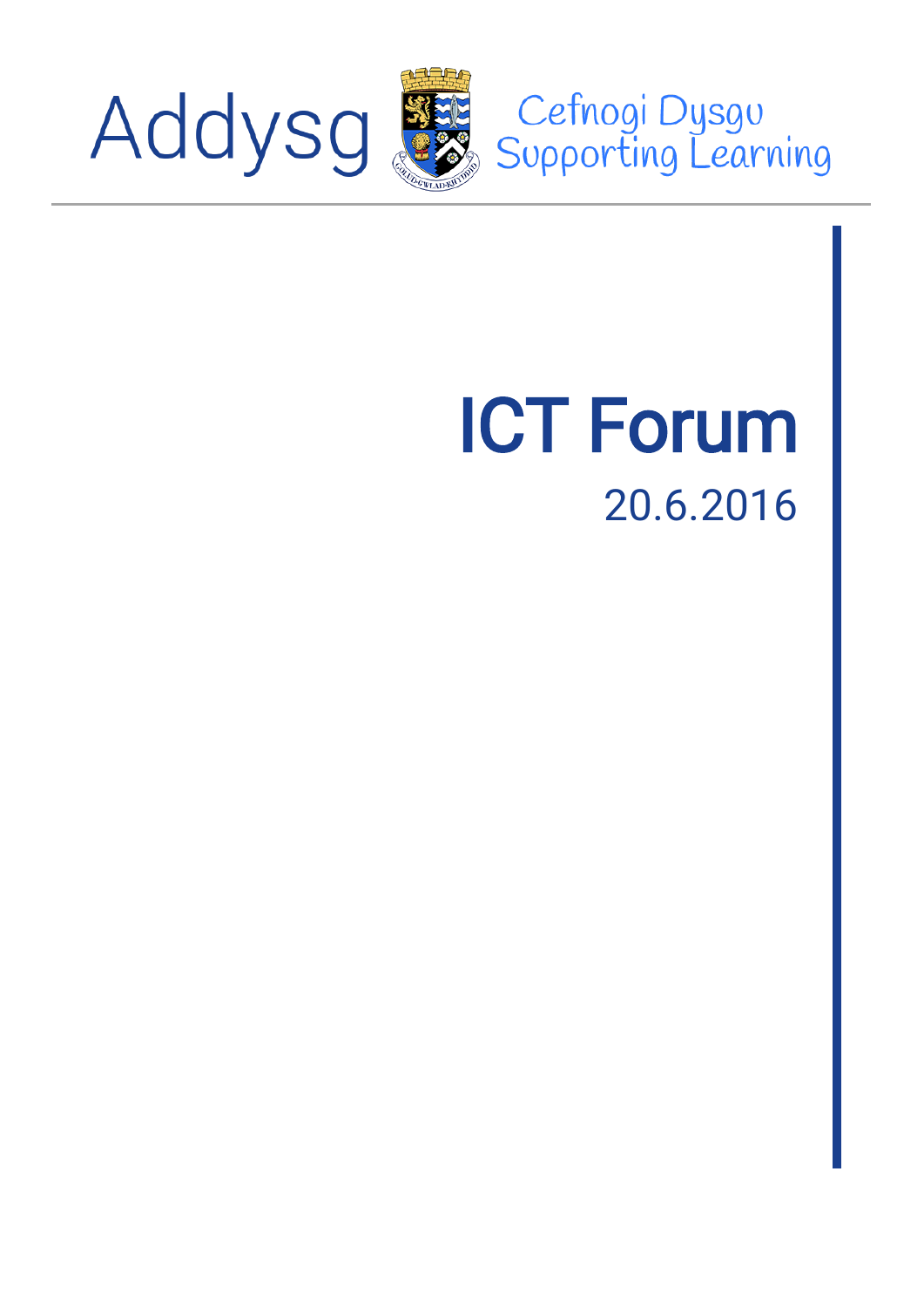

# ICT Forum 20th June 2016

# Present

Alan Morris, Kay Morris, Iwan Davies, Matthew Jenkins, Sarah Williams, Catrin Thomas (Aberaeron Gynradd), Emyr Morgan (Bro Pedr), Gavin McKay (Aberaeron Gyfun), Gareth Evans (Bro Teifi), Carol Davies (Cwrtnewydd, Llanwenog, Llanwnnen)

# Agenda

- ICT Developments / Hwb+ new version and changes
	- o J2E DB
	- o OneNote Class notebook
	- o Digital Competency
- eSafety
	- o to include 360˚ Safe Cymru
	- o Impero eSafety and monitoring
	- o Web filtering reports
	- o Security Policy
- SLA Schools ICT Roadmap
	- o New build / Break from RM
		- Windows 10
		- Office 2016
	- o Encryption for all laptops but no Token
	- o Microsoft Classroom
	- o Roll out of BYOD
	- o Removing support for CDs
- Telephones
	- o Move to Cloud services
- Web Filtering changes for discussion
	- o Social Media for staff
	- $\circ$  LinkedIn KS5
	- o Pinterest KS4 & 5
	- o YouTube KS4 & 5
	- o KS4 & 5 filtering rule-set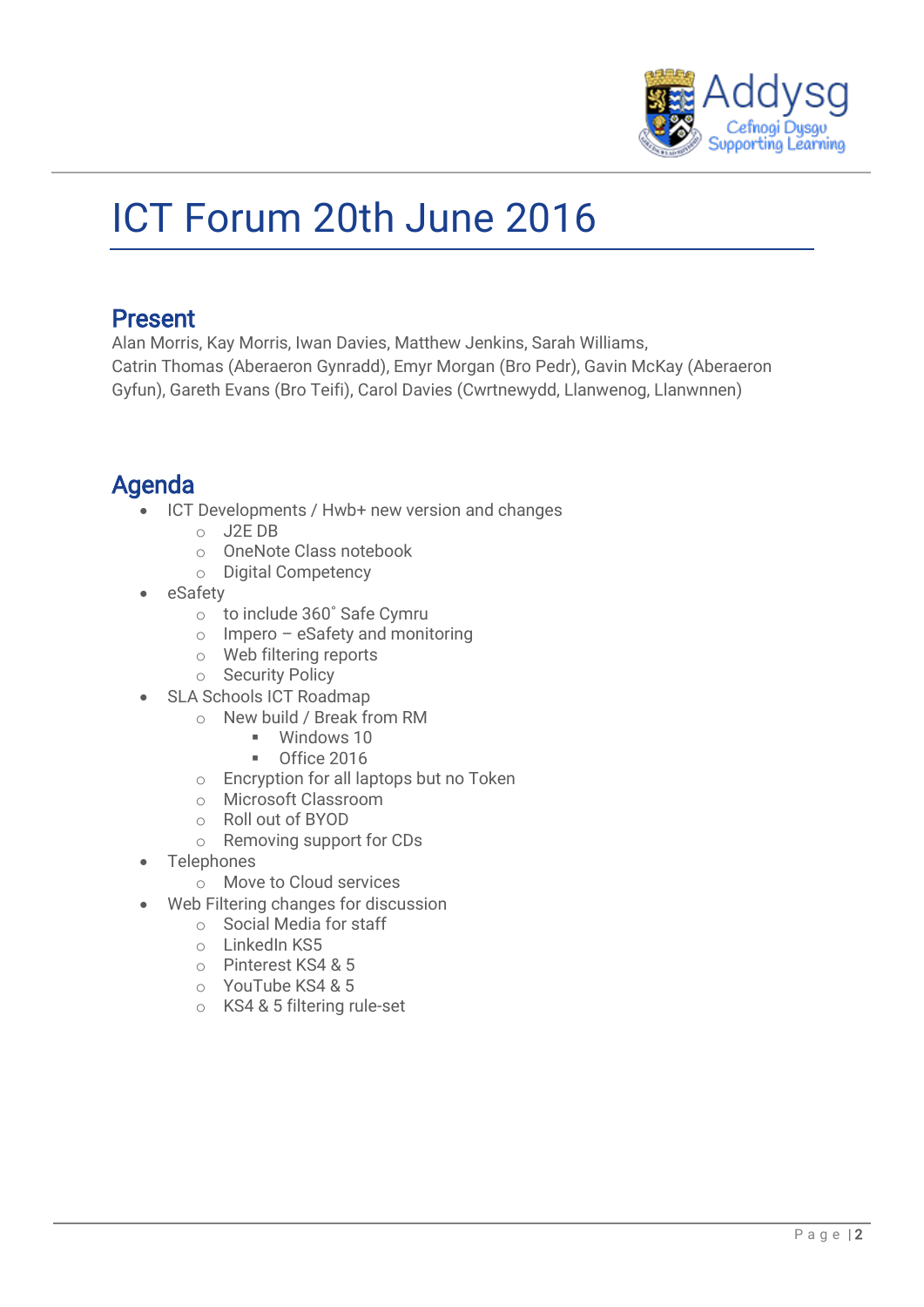

# ICT Developments / Hwb new version and changes

#### J2E DB

KM shows brief demo of J2Data.

Log in to Hwb [\(http://hwb.wales.gov.uk](http://hwb.wales.gov.uk/)) click on j2e then click on the j2data tile.





Very easy to use. Suitable for up to KS3. Allows for branching databases.

Previously only had Microsoft Access for databases. Very few options for primary which no longer works on new OS.

Some primary staff have had training on it last week.

#### OneNote Class Notebook

Within Office 365, click on 9 dots - OneNote Class notebook.



AM – Background: Hwb+ hasn't been working very well. There will be a new version of Hwb+ over summer, updating it to a newer version of SharePoint.

Microsoft have been working on the OneNote Class Notebook which works better than the current Hwb+. Microsoft Classroom is coming in the summer.

KM – Recommended to use j2e for primary, where OneNote may be more suitable for secondary schools

Content Library - only teacher can add. Pupils have view only. Collaboration Space - Both pupils and teacher can add content.

Can have more sections with pages in them and can set up a section for each pupil. Pupils only see their section with content library and collaboration space. They can't see other pupils' sections.

Trialled with pupils - they appreciated having the opportunity to see all of the notes at any time.

Example of past paper in the content library - highlighted different areas, was able to annotate and add audio files of what the teacher thought of certain questions.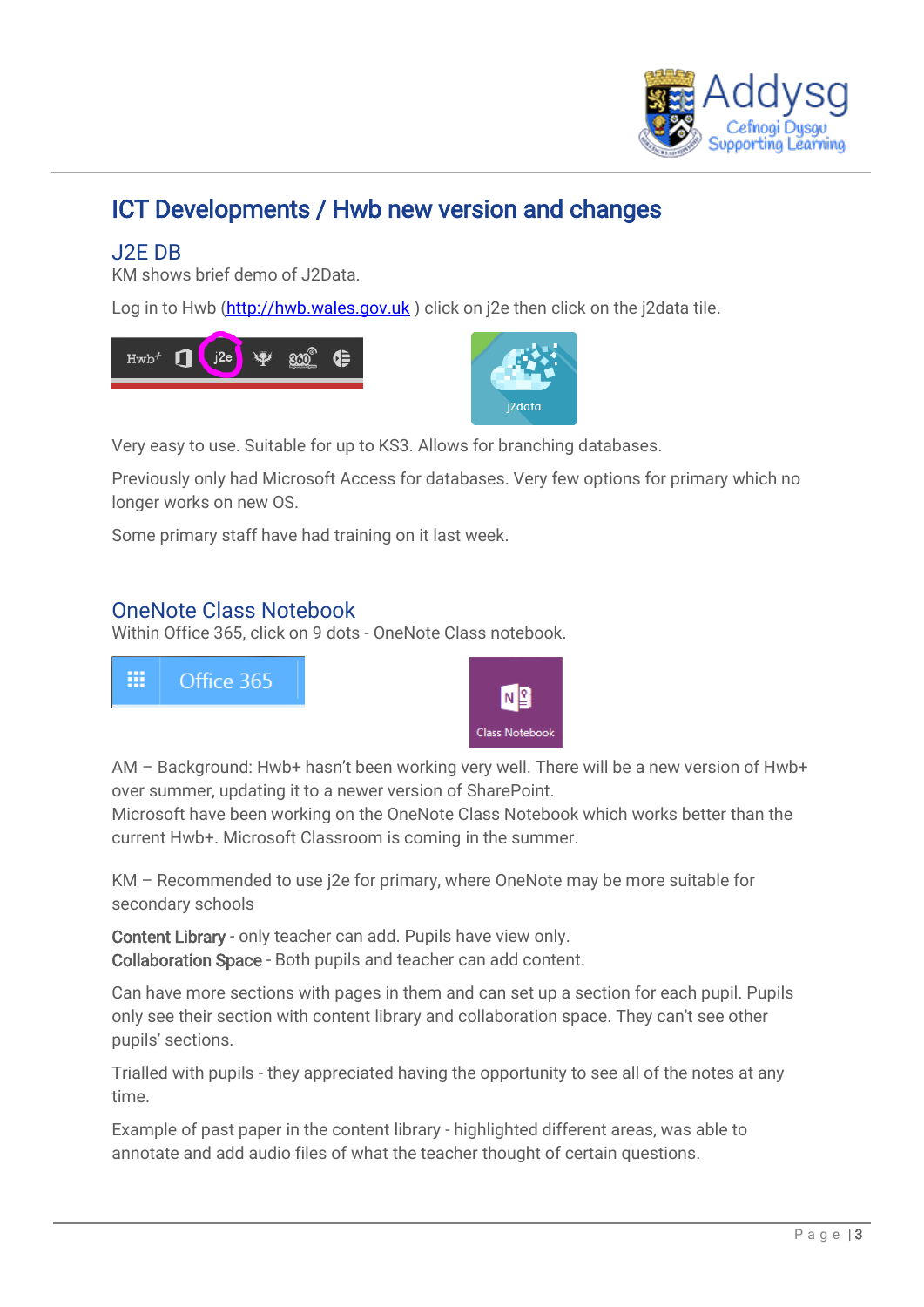

There will be videos of how to set it up in the next newsletter.

Office 365 is available for SLA schools through<http://outlook.com/cerenet.org.uk> and for non-SLA schools through Hwb.

AM – OneNote works great on the Microsoft Surface with the pen. Surfaces will be used in Ysgol Bro Teifi. There will be big new features for Windows 10 in the near future to support 'Digital Inking'.

#### Digital Competency

KM – The final version of the framework was announced last Monday. There is a consultation period until 4th July. An email from KM has been sent out regarding this.

The framework is available for review with a questionnaire: <http://learning.gov.wales/resources/browse-all/dcf-questionnaire/?skip=1&lang=en>

It will be ready for schools to start using in September but it is quite likely to change before September.

GM - will schools be required to report on this?

KM – Probably as it will have the same weighting as the Literacy and Numeracy framework.

AM - Cwmpawd will be updated with the new framework. Will be made live by the end of the consultation period ready for teachers to start planning over the summer. If you have any problems, please feedback to service desk [servicedesk@cerenet.org.uk.](mailto:servicedesk@cerenet.org.uk)

KM – More information will be sent to all staff in the newsletter.

Suggested pathway - ERW

Recommends a member of staff to lead and support digital competence in every school. Estyn - digital competence will have same weighting as the literacy and numeracy frameworks when inspecting.

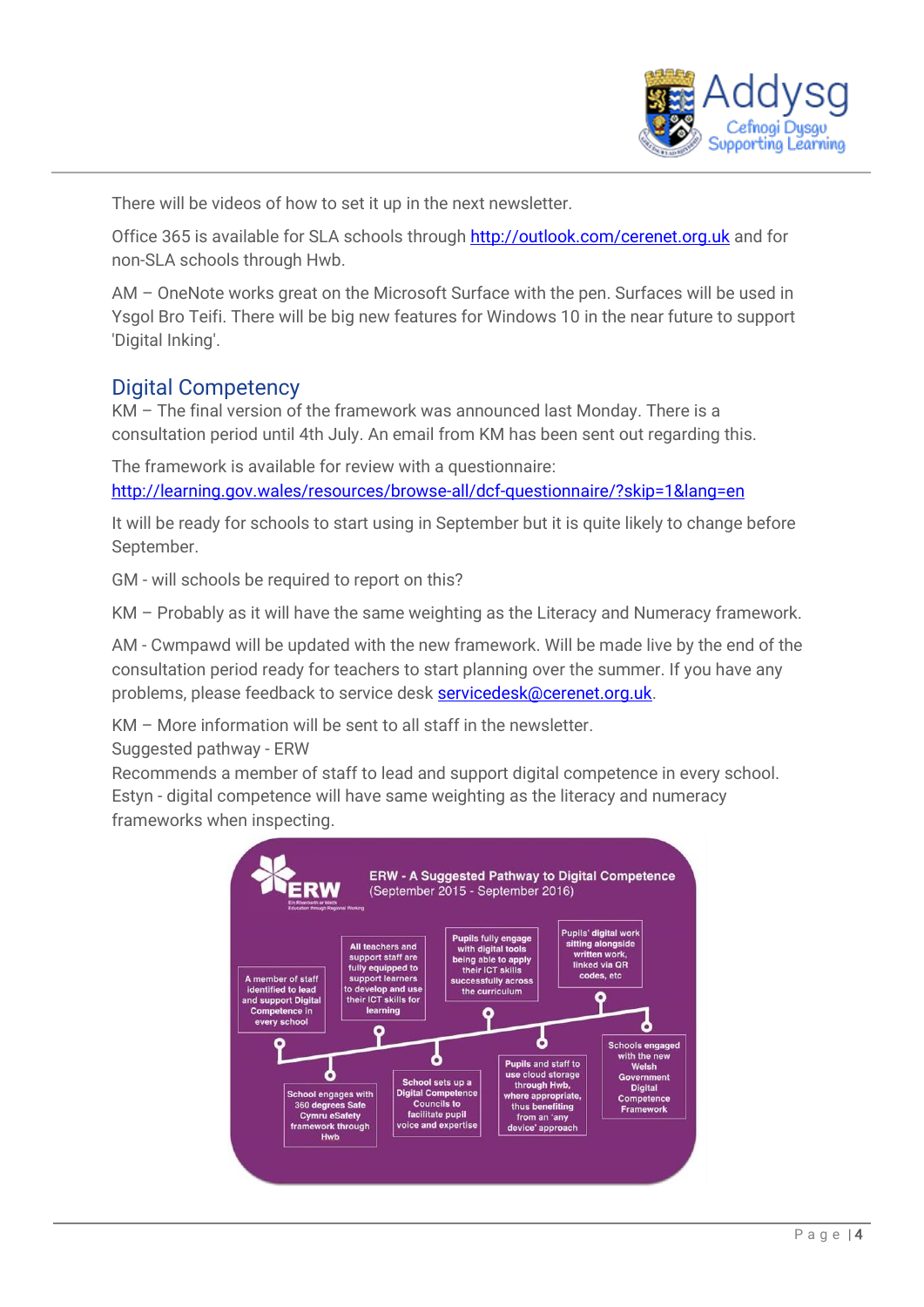

# eSafety

#### To include 360˚ Safe Cymru

KM – eSafety lessons written by SWGfL

Choose Resources from the eSafety tab on the Hwb site [http://hwb.wales.gov.uk/esafety](http://hwb.wales.gov.uk/esafety-resources)[resources](http://hwb.wales.gov.uk/esafety-resources)

Click on the Digital Literacy Resource tile then click Launch. Available in Welsh and English

KM Refers to these lessons in every course. This should be a whole school vision, not only in ICT lessons.

Navigate to different year groups, where you can download pdf/word documents. There are links in the documents to all of the resources needed for each lesson. There is a scheme of work for each lesson.

You don't have to stick to your own year group, can look at years below and above.

Common sense media website – up to date and relevant information <https://www.commonsensemedia.org/>

2nd September – Event for all KS2 teachers in Ysgol Bro Pedr, Campws Iau. These resources will be made available to all teachers attending.

#### Impero – eSafety and monitoring

AM – We already have web filtering to stop/prevent pupils accessing certain websites. We don't have anything that monitors pupils' activity such as extremism, bullying, etc. Impero monitors activity and looks at trends.

Doesn't only monitor the web, it picks up any typing in a word document, on Hwb+, etc.

Reports on any issues. Allows teachers to take over classroom for both PC's and iPads.

Also does power reporting – shows which PCs have been used/switched on.

Will be doing this for Ysgol Bro Teifi which will cost around £3,000.

If any other schools are interested, we can show demos. Contact the service desk for more information [servicedesk@cerenet.org.uk.](mailto:servicedesk@cerenet.org.uk)

There are lots of videos and information available online.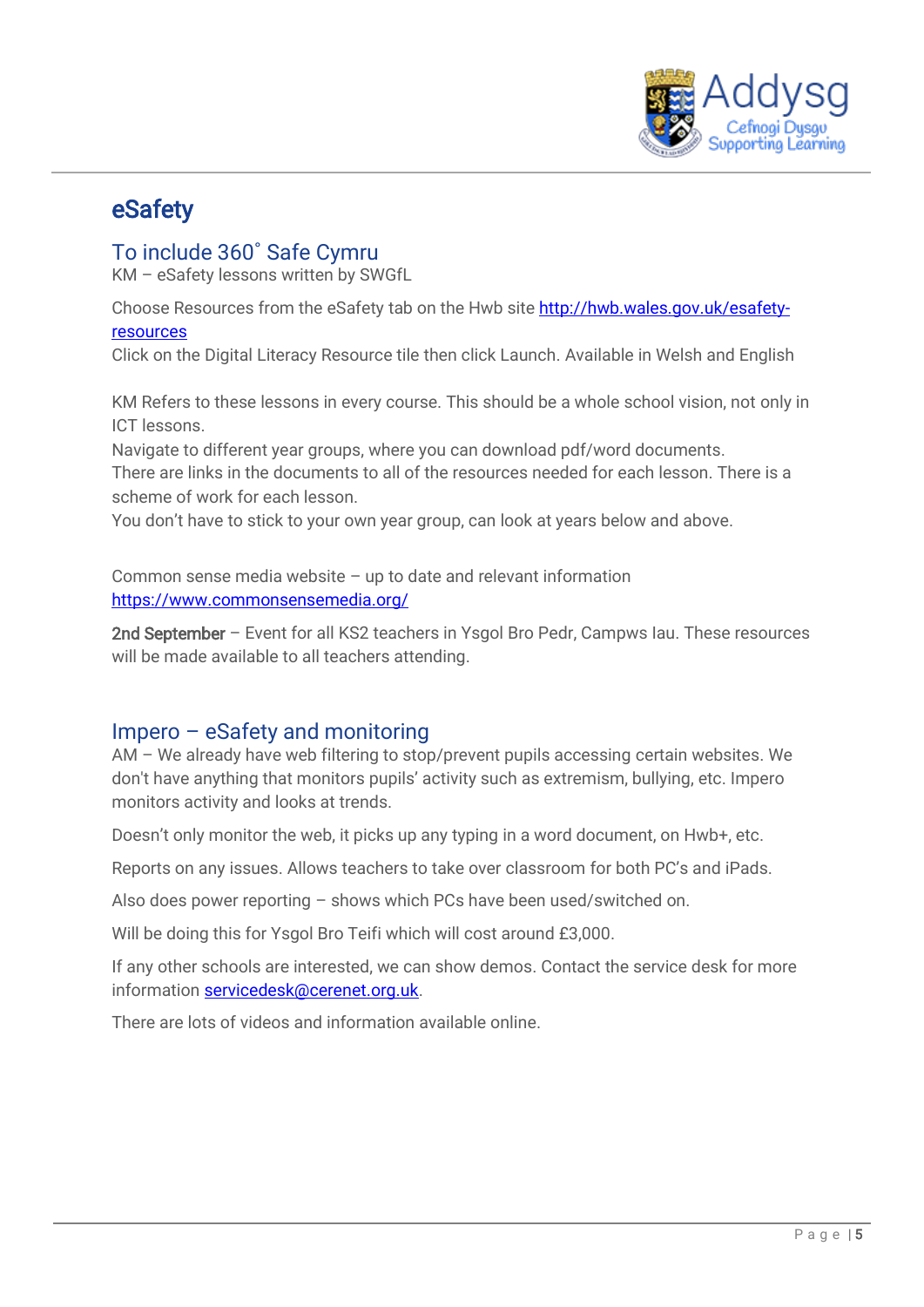

#### Web filtering reports

AM - Smoothwall can now report per school on search terms This is a key requirement of 360 safe tool

ID – There will be a portal for each school to login and see top 10 key words/phrases and most frequent users to request. You will be required to log in using school credentials. It will be self-service for reporting only. Will be available in September.

#### Security Policy

The Password Security Policy has been rolled out to all schools - so far so good.

Recommended to change passwords before the summer holidays to prevent account from locking.

# SLA Schools ICT Roadmap

#### New build / Break from RM - Windows 10 & Office 2016

AM – We are moving on to Windows 10. RM have let us down with the migration. There is a lot of bloatware from RM which slows things down.

For Ysgol Bro Teifi, we won't be using RM. MJ has been working on it for the last 6 months.

We will be able to rollout software and have a managed network in the same way.

This will be rolled out to all schools in next 12 months following release in Ysgol Bro Teifi.

There is an improvement with speed. The new Microsoft Surface will boot up in 3 seconds and we are able to push Windows 10 apps to it. We are currently working through issues.

#### Encryption for all laptops but no Token

All staff laptops will now be encrypted as standard with pin code instead of a token.

#### Microsoft Classroom

Microsoft Classroom is a new addition to O365 similar to the facilities offered in Hwb+. Its class structure is populated via a SDS tool which Microsoft have just released. At present no European MIS providers are linked, but we are signed up to the pilot program and hope to be early adopters, but it's very early days.

Schools may see the button in O365 but can ignore for now.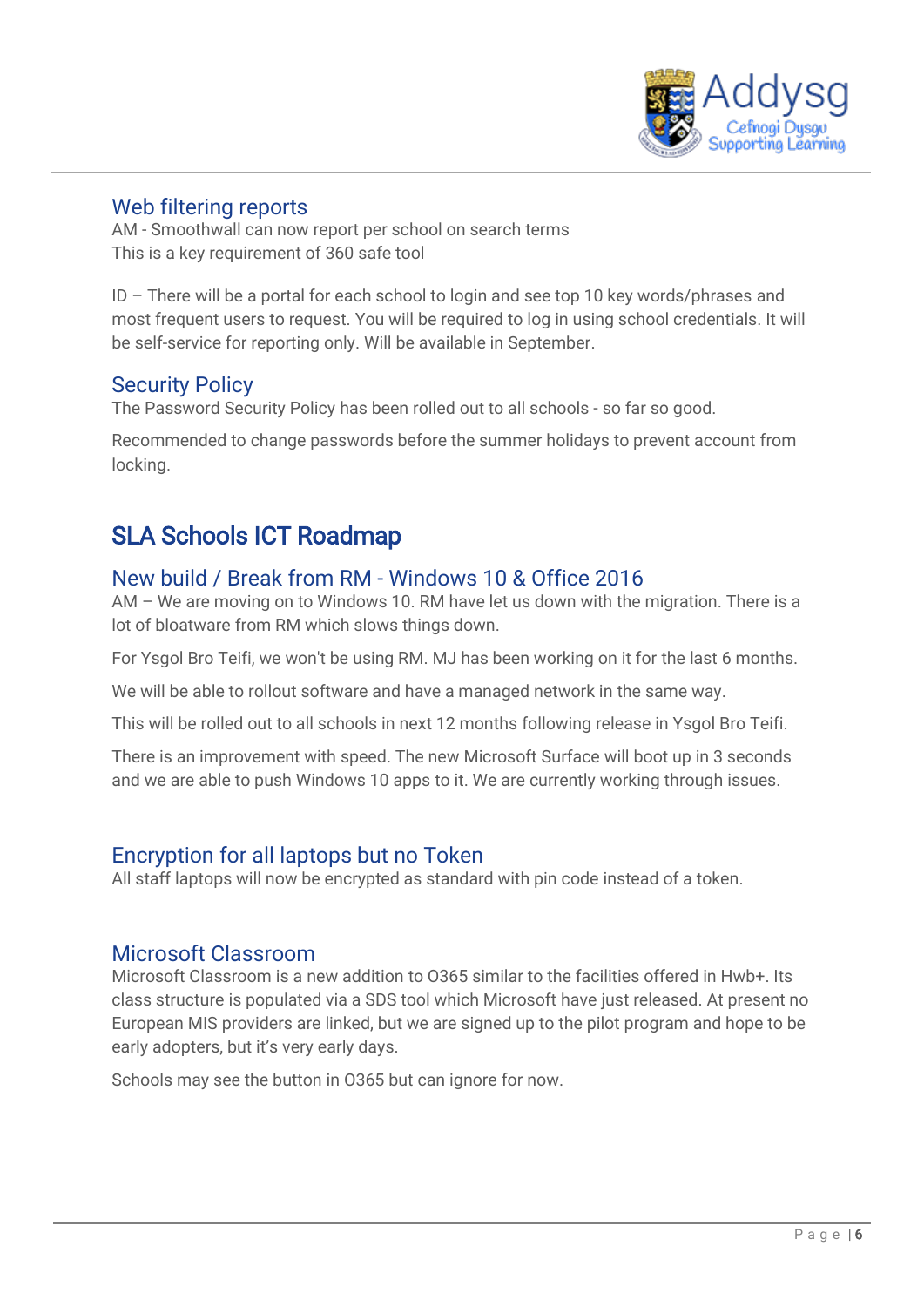

#### Roll out of BYOD

This has been rolled out to a coupled of schools. It has proved to be successful in Penweddig.

KM – In Penweddig, it has been good for the Welsh Bac. and A Level pupils. They are using Socrative and Kahoot. No longer need a bank of laptops to do this now as most pupils have their own devices.

Could look at primaries as well – BYOD has web filtering where the 4G signal isn't.

Can be open to teachers for their own devices.

The policies are already available.

Schools to contact Service desk if they want any aspect switched on or more information.

#### Removing support for CDs

With Windows 10 we will no longer be supporting many of the older CDRom titles are they are not compatible and in general CD's are dying out and many devices no longer have a CD reader.

There are many online resources available through Hwb, j2e, Encyclopaedia Britannica, etc.

## **Telephones**

#### Move to Cloud services

ID – We have been looking at phone systems for larger schools. Traditional lines (up to 4 lines per school) are costing a lot.

We are looking at a system to suit all schools

Microsoft Office 365 are working on a centralised phone system - move all phone lines into the cloud. PBX in the cloud

Have basic estimated costings - potentially licensed model of £10 /month /user. £100 /handset looking at other pricings potentially couple of pounds per user or per phone. The call plan should be cheaper than BT.

It is built on Skype for business technology but it allows you to phone out.

Is possible to have a phone number following the teacher or linked to a desk phone.

Would need a mobile phone signal or to keep a phone line active as a backup.

Estimated date - July 2016.

We're on the pilot program for it.